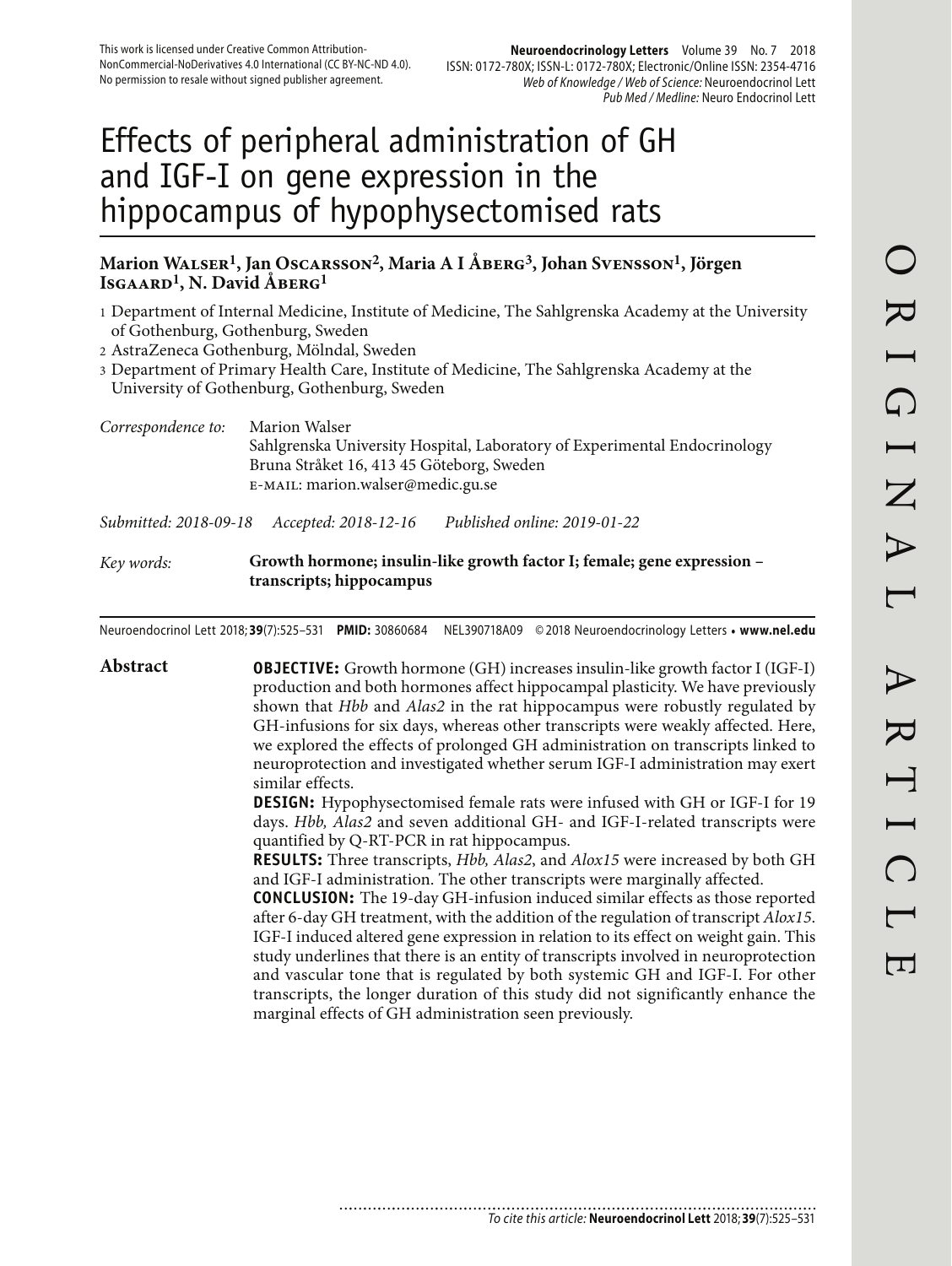# **INTRODUCTION**

Both growth hormone (GH) and insulin-like growth factor I (IGF-I) improve cognitive function and exert multiple effects in the brain. For instance, systemic GH administration increases cell genesis and number of new-born neurons in the adult brain (Åberg *et al.* 2009; Åberg *et al.* 2010), induces expression of plasticityrelated transcripts (for review, see (Åberg *et al.* 2006), exerts neuroprotective effects against brain injury (Zhang *et al.* 2014), and positively affects cognition and memory in rats (Le Greves *et al.* 2006; Schneider-Rivas *et al.* 1995; Ong *et al.* 2018). In general, systemic IGF-I administration exerts effects of a similar type (Guan *et al.* 2003; Guan *et al.* 2001; Kooijman *et al.* 2009).

GH and IGF-I belong to the somatotropic hormone axis. After being released from the anterior pituitary gland, GH stimulates the liver (Chia 2014; Ohlsson *et al.* 2009), and to a lesser extent several other tissues (Mathews *et al.* 1986; Quik 2012; Roelfsema & Clark 2001), to produce and secrete IGF-I. Furthermore, circulating GH may act on the brain as GH receptors are expressed in the brain (Brooks & Waters 2010), and GH has the ability to cross the blood–brain barrier (BBB) (Lopez-Fernandez *et al.* 1996; Pan *et al.* 2005; Ye *et al.* 1997).

IGF-I (D'Ercole *et al.* 1996; Folli *et al.* 1996) and IGF-I receptors (IGF-IR) (Wittwer & Hersberger 2007) are expressed in the brain by neurons, glial and endothelial cells. IGF-I can cross the BBB via carrier-mediated uptake (Armstrong *et al.* 2000; Nishijima *et al.* 2010), and endocrine IGF-I is believed to mediate some of the effects of GH on the brain such as proliferation, cellular differentiation, various plasticity-related processes in several brain regions (Åberg *et al.* 2006), trophic effects on central glutamatergic synapses (Trejo *et al.* 2007), effects on vascular structure and function and synaptic plasticity (Yan *et al.* 2011). However, it has also

been suggested that there are some distinct differences between the effects of GH and IGF-I with respect to for example neuroprotection (Åberg *et al.* 2006; Arellanes-Licea *et al.* 2018; Sonntag *et al.* 2005).

In previous studies, we have investigated how GH affects male (Walser *et al.* 2014) and female (Walser *et al.* 2017) hypophysectomised (Hx) rats after six days of GH-treatment. In both reports, the two transcripts neuron–haemoglobin beta *(Hbb)* and 5´-aminolevulinate synthase 2 *(Alas2)*, the rate-limiting enzymes of the haeme synthesis, were considerably decreased in the hippocampus by Hx and robustly restored by GH administration.

In this study, to further examine whether the responsiveness differs between GH and IGF-I administered for a longer period of time, we investigated female Hx rats treated for 19 days with GH- and IGF-I infusions (Åberg *et al.* 2000). Since we previously observed that the *Igf1, Igf1r, Hif1a, Alas1, Gfap* and *Grin2a* transcripts in the female hippocampus were moderately affected by six days of GH-infusion (Walser *et al.* 2017), we included these transcripts in this study, with the hypothesis that a longer treatment could possibly exert larger effects. We also studied arachidonate 15-lipoxygenase *(Alox15)*, also called 15-LOX-1 (or 15-LOX), since it modulates vascular inflammation (Shalini *et al.* 2018; Wittwer & Hersberger 2007) and neuroprotection (Palacios-Pelaez *et al.* 2010), and has been found to increase in the hippocampus in response to GH treatment (Yan *et al.* 2011). Information and references on the transcripts are found in Table 1.

## **MATERIALS AND METHODS**

#### *Animals and hormonal treatment*

Female Sprague-Dawley rats (Møllegaard Breeding Center Ltd., Ejby, Denmark), hypophysectomised (Hx) at 50 days of age, with commencement of experiments

**Tab. 1.** Gene names and abbreviations of commercially available probes. Key references for the transcripts.

| Gene symbol        | <b>Fullname</b>                                                          | Assay number   | Reference(s)                     |  |
|--------------------|--------------------------------------------------------------------------|----------------|----------------------------------|--|
| lgf1               | insulin-like growth factor 1                                             | Rn 99999087 m1 | Lopez-Fernandez, 1996            |  |
| lgf1r              | insulin-like growth factor 1 receptor                                    | Rn 00583837_m1 | Le Greves, 2006; De Geyter, 2016 |  |
| Hbb-b1             | hemoglobin, beta adult major chain                                       | Rn 00583657 g1 | He, 2009; Walser, 2017           |  |
| Alas2              | 5'-aminolevulinate synthase 2                                            | Rn01637175 m1  | Sadlon, 1999, Walser, 2017       |  |
| Alox15             | arachidonate 15-lipoxygenase                                             | Rn01646191 m1  | Yan, 2011; Jung, 2015            |  |
| Grin <sub>2a</sub> | glutamate receptor, ionotropic, 2a<br>(N-methyl D-aspartate receptor 2a) | Rn 00561341 m1 | Le Greves, 2002; Le Greves, 2006 |  |
| Gfap               | glial fibrillary acidic protein                                          | Rn 00566603 m1 | Pekny, 1995                      |  |
| Alas1              | 5'-aminolevulinate synthase 1                                            | Rn00577936 m1  | Thunell, 2006                    |  |
| Hif1a              | hypoxia-inducible factor 1, alpha subunit                                | Rn01472831 m1  | Viacava, 2003                    |  |
| Gapdh              | glyceraldehyde 3-phosphate dehydrogenase                                 | Rn 01462662_q1 |                                  |  |

The probes are assay-on-demand mixes of primers and TaqMan MGB probes (FAM dye-labeled). Further details can be obtained at http://www.appliedbiosystems.com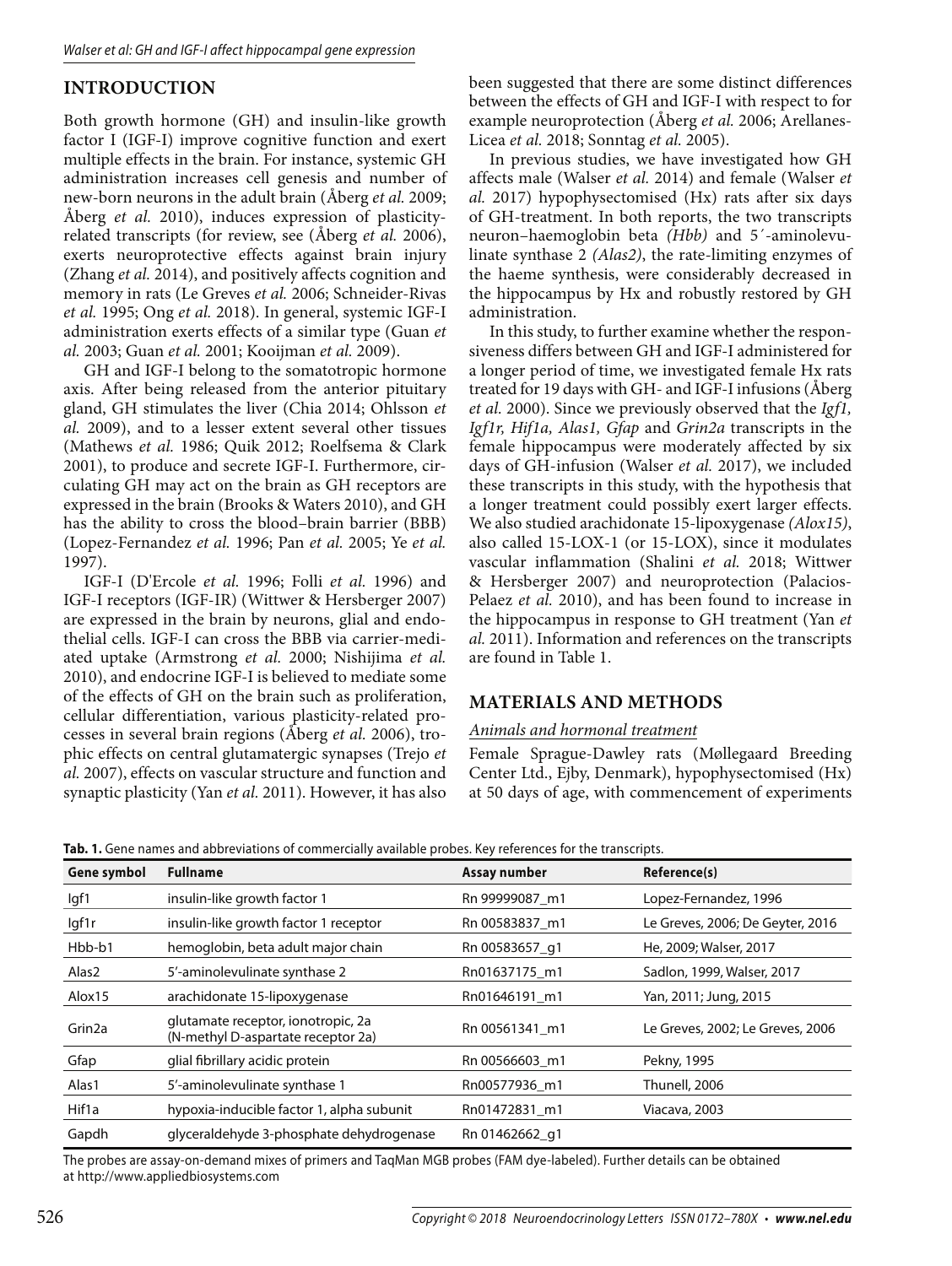|              | Serum IGF-I    | p       | n | <b>Weight gain</b> | D       | n |
|--------------|----------------|---------|---|--------------------|---------|---|
|              | $(\mu g/I)$    |         |   | (g)                |         |   |
| Intact       | $1183 \pm 161$ | < 0.001 |   | $58.7 \pm 9.6$     | < 0.001 |   |
| Hx           | $67 \pm 7$     |         | 6 | $0 \pm 3.4$        |         | 6 |
| $Hx + GH$    | $712 \pm 94$   | < 0.001 | 8 | $51.9 \pm 6.7$     | < 0.001 | 8 |
| $Hx + IGF-I$ | $145 \pm 30$   | < 0.001 |   | $9.3 \pm 3.4$      | 0.014   |   |

**Tab. 2.** Weight gain and serum IGF-I levels of experimental animals

T-tests are performed relative to Hx. Variation is given in 95% Cls. The number of rats in each group = n.

approximately one week later. The rats weighed 150 g at arrival, were maintained under standard conditions of temperature (24–26 °C) and humidity (50% to 60%) and a 14 h light: 10 h darkness cycle. The rats had free access to standard laboratory chow and water (Rat and mouse standard diet, B&K Universal Ltd., Sollentuna, Sweden). Body weight was measured every second day (0800 h) and Hx rats gaining in weight more than 0.5 g/day were excluded prior to experiments. All Hx rats received substitution therapy with cortisol phosphate (400 μg/kg/24h; Solucortef, Upjohn, Puurs, Belgium) and L-thyroxine (10 μg/kg/24h; Nycomed, Oslo, Norway) as a daily subcutaneous injection at 0800 h. The rats were divided into a control group (designated Hx) (n=6) and two treatment groups, which either received bovine GH (bovine GH recombinant) (n=8), a gift from American Cyanamide Co. (Princeton, NJ), or rhIGF-I (n=7) provided by Genentech, Inc. (South San Francisco, CA). Hormone administration, was maintained for 19 days, with continuous infusion of bGH (1 mg/kg/24h), or rhIGFI (0.85 mg/kg/24h) via miniosmotic pumps implanted sc in the neck  $(0.25 \mu L/h)$ , total volume 232 μL, model Alzet 2004 model, Alza Corp.). The samples from hippocampus were frozen, and stored until preparation. In a previous report the cerebral cortex (n=8) from this experiment have been used for assessment of expression (Åberg *et al.* 2000). Due to the use of hippocampal samples in the present study and cerebrocortical samples in the previous study, the samples were derived from partially different rats. Therefore, in the present report, this resulted in slightly different weight gains  $(n=7)$  and s-IGF-I  $(n=5)$  in the IGF-I group compared to previously reported results. All treatment procedures were approved by the Board of Animal Ethics at the University of Gothenburg.

#### *Quantitative reverse transcription polymerase chain reaction (Q-RT-PCR)*

Q-RT-PCR was used to quantify the transcripts. Total RNA was extracted from the hippocampus essentially according to Chomczynski and Sacchi, with minor modifications as described previously (Blomstrand *et al.* 1999; Chomczynski & Sacchi 1987). For assessment of RNA prior to downstream experiments, the optical density (OD) of 260/280 measurement via NanoDrop 1000 (Thermo Scientific) was used for quantification and Experion™ RNA analysis kit was used for quality assessment (Fleige & Pfaffl 2006). These assessments indicated a high quality of RNA with RQI >7.8. cDNA was prepared from 250 ng total RNA using the High-Capacity cDNA Reverse Transcription Kit (Applied Biosystems). Q-RT-PCR analysis was performed using an ABI Prism 7900 Sequence Detection System (Applied Biosystems). Predesigned, TaqMan Gene Expression Assays were used (Applied Biosystems) (Table 1, for further details see http://www.appliedbiosystems.com). For information on the calculations of the Q-RT-PCR, see previously published Supplementary information (Walser *et al.* 2014). All transcript levels were normalized to the expression of GAPDH, and are therefore arbitrary but linear for each transcript, and comparisons between treatment groups represent actual linear changes.

#### *Serum IGF-I analysis*

Serum IGF-I concentrations were determined by a hydrochloride acid–ethanol extraction radioimmunoassay, using human IGF-I for labelling (Nichols Institute Diagnostics, San Juan Capistrano, CA, USA) (Åberg *et al.* 2000; Rivero *et al.* 1994), with an inter-assay variability of 4.7% and an intra-assay variability of 3.8%.

## *Statistical analysis*

Values are presented as the mean  $\pm$  95% confidence interval (CI). The values were log-transformed before evaluating effects of GH and IGF-I administrations as compared to Hx controls using two-tailed t-tests (in our case identical to ANOVA throughout the study). The Q-RT-PCR values of gene expression were logarithmically transformed to obtain better normal distribution, where appropriate. Post-hoc comparisons were not corrected for multiple comparisons, as the primary aim was to assess whether a change in the GH-treatment group was also present in the IGF-I-treatment group.

# **RESULTS**

## *Systemic effects of GH and IGF-I*

The GH-infusion group resulted in 88% of the weight gain in intact rats, and the IGF-I infusion group reached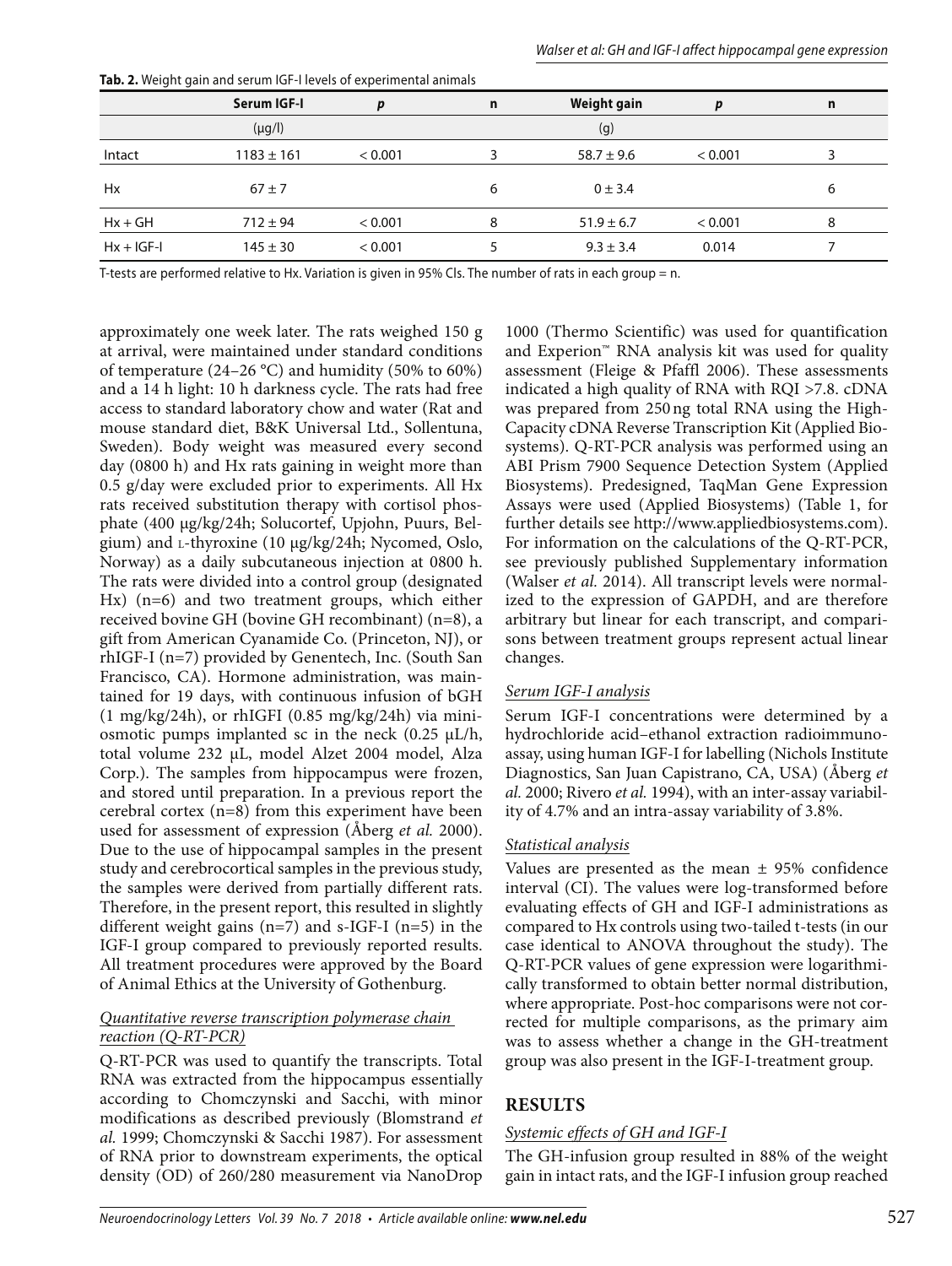16% of the weight gain in intact rats (Table 2). The s-IGF-I levels in the GH-treated group increased 10.5 fold relative to Hx after 19 days of treatment, while in the IGF-I group, there was a 2.2-fold increase of s-IGF-I relative to Hx. The comparatively small increase in s-IGF-I corresponded to modest weight gain in the IGF-1 treated rats. Among the IGF-I treated rats, there were clearly two populations; those who increased their weight gain and those who did not change their weight during the study. Therefore, in a posthoc analysis, data were separated for the group of the rats that exceeded the weight gains of the hx-group (i.e. weight gain  $> 6$ g, n=4). These rats are shown below as "IGF-I- higher weight gain" (IGF-I-hwg) and had an average weight gain of  $12.5 \pm 3.0$  g ( $p < 0.001$ ). The low number of s-IGF-I observations (hwg, n=2 and non-hwg, n=3) precluded significance testing of s-IGF-I in the hwg and non-hwg-groups.

## *GH and IGF-I administration robustly increase Hbb, Alas2 and Alox15*

The expression of *Hbb, Alas2* and *Alox15* transcripts in the Hx group was well below the level of the intact group (Hx compared to intact group: 0.6-fold, 0.6-fold, and 0.7-fold, respectively). The three transcripts were affected in the same direction by both GH and IGF-I administration as compared to Hx. GH administration significantly increased *Hbb, Alas2, Alox15* and *Gfap* (Hx compared to GH group: 3.1-fold, 3.2-fold, 3.8-fold, and 1.3-fold, respectively) (Figure 1), whereas only the Alox15 transcript was significantly increased by IGF-I (1.4-fold). However, in the IGF-I-hwg group, *Hbb, Alas2,* and *Alox15* were significantly raised as compared

to hx (1.7-fold, 1.7-fold, and 1.7-fold, respectively), whereas GFAP was not significantly increased ( $p=0.11$ ).

The transcripts *Igf1, Igf1r, Grin2a, Hif1a* and *Alas1* were not significantly affected by either GH or IGF-I administration.

## **DISCUSSION**

In this report, we show that 19-day GH-infusion increased the expression of three transcripts, *Hbb, Alas2* and *Alox15*. For *Hbb* and *Alas2*, the effect size was of a similar magnitude as compared to that after 6 days of GH treatment (Walser *et al.* 2017), indicating that the GH effect is not markedly decreased over time. In addition, we show for the first time that IGF-I-treatment could increase expression of *Hbb, Alas2* and *Alox15*, but only in IGF-I treated rats gaining weight. For the other transcripts, the longer duration of this study did not significantly influence transcript levels.

#### *Robustly increased transcripts and their functional consequences*

The three transcripts with increased expression following GH and IGF-I treatment (*Hbb, Alas2* and Alox15), are all related to oxidative stress; *Hbb* and *Alas2* by increased oxygenation (Sadlon *et al.* 1999; Schelshorn *et al.* 2009) of the tissue and *Alox15* by regulating vascular tone, local blood flow, and blood pressure (Chawengsub *et al.* 2009). Based on these findings, we speculate that the basal metabolic rate may be lowered in Hx rats and that the administration of GH triggers the restoration of the basal metabolism leading to increased oxygen consumption, thereby affecting neuronal



#### **Fig. 1. Level of transcripts in hippocampus**

All transcript levels are normalised to the level of the Gapdh transcript, the levels are therefore arbitrary but quantitative. For easier comparison, the average levels for intact rats have been set to 100%. Data are presented as means ± 95% confidence intervals (CIs). Statistically significant differences calculated by t-tests are thus indicated by non-overlapping CI. Number of rats in the respective groups; Hx (n=6), GH (n=8), IGF-I (n=7) and IGF-I-hwg = IGF-I-higher weight gain (n=4). \* represents Hx vs GH, IGF-I or IGF-I-hwg; p < 0.05,  $^*$  represents Hx vs GH, IGF-I or IGF-I-hwg;  $p < 0.01$ ,  $^{***}$  represents Hx vs GH, IGF-I or IGF-I-hwg;  $p < 0.001$ .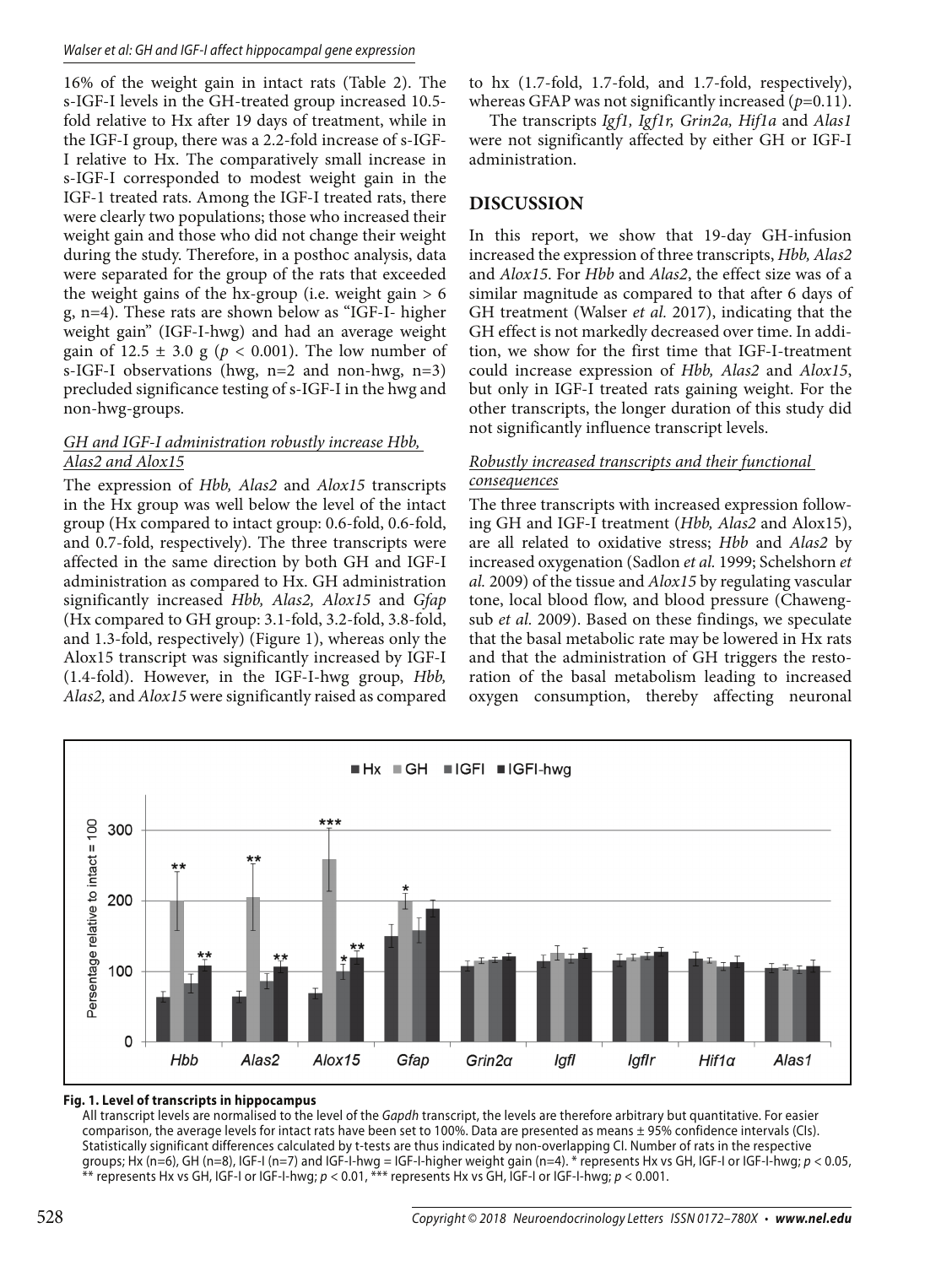oxygen-binding capacity as well as vascular-associated transcripts (Goodman & Grichting 1983; Walser *et al.* 2017). Bovine GH transgenic mice show an increase in energy expenditure as compared to littermate controls indicating that GH treatment would increase basal metabolic rate (Olsson *et al.* 2005). In a rat model of GH / IGF-I deficiency [Lewis dwarf (dw / dw)], GH administration increased hippocampal expression of *Alox15, Hba-a2* and α and β globins transcripts (Yan *et al.* 2011). Furthermore, neuronal *Hbb* is upregulated following ischemia-induced hypoxia (He *et al.* 2009), which suggests that the regulation of this transcript may have consequences for previously reported GHand IGF-I-induced neuroprotection (Åberg *et al.* 2006; Zhang *et al.* 2014).

#### *GH and IGF-I and the interactions with insulin and estrogen*

Apart from affecting IGF-I, GH also interacts with insulin and indirectly via IGF-I, the estrogen levels may be affected. In previous investigations we have shown the effect of rhIGF-I treatment in hypophysectomised rats given T4 and cortisol as background therapy on serum insulin and C-peptide levels (Frick *et al.* 2000). In that study, a marked and significant reduction in both serum insulin and C-peptide was observed following rhIGF-I treatment. Since GH is known to increase serum insulin levels (Gosteli-Peter *et al.* 1994), and rhIGF-I and GH had similar effects on several mRNA species in the present study, it is concluded that these effects are not likely explained by changed insulin levels. The level of IGF-I binding protein (IGFBP) may influence the halflife and action of IGF-I. Also, nutritional status as well as insulin regulates IGFBPs and therefore IGF-1 halflife and action, (for review see, (Thissen *et al.* 1999). In this study IGFBPs were not measured. However, it could be speculated that low IGFBP levels in this study could have affected IGF-I half-life and therefore IGF-I action on brain transcripts.

In the present study, the animals are hypophysectomised and therefore the ovaries produce very low levels estrogens. Since there is an interaction between estrogen and IGF-I, it would be of interest to investigate the combined effect of estrogens and IGF-I on brain transcripts in future studies. Ligand bound estrogen receptor α is required for rapid activation of the IGF-I-receptor signalling cascade (Kahlert *et al.* 2000). Both IGF-I and estradiol activate the MAPK/ERK and the PI3K/Akt pathways involved in IGF-I signalling (Cardona-Gomez *et al.* 2001). Therefore, it is fully possible that additional supplementation with 17betaestradiol in the IGF-I administration group, would have increased the effect of IGF-I on the studied hippocampal transcripts.

# **CONCLUSION**

The three transcripts *Hbb, Alas2* and *Alox15* were decreased by Hx and effectively restored by GH administration. The effect of GH treatment on these transcripts does not seem to be transient since the longer 19-day treatment period of GH-infusion resulted in similar effects as the 6-day treatment. IGF-I infusions had a smaller effect than GH, but when related to weight gain the effect was rather similar. Neuronal *Hbb, Alas2* and *Alox15* all have links to the oxygenbinding capacity or regulation of vascular tone and may therefore be vital to neuroprotection and recovery after brain injuries. For further exploration, it would be of interest to analyse the role of *Hbb, Alas2*, and *Alox15* in the functional recovery after brain injuries treated with GH/IGF-I infusions.

#### **CONFLICT OF INTEREST STATEMENT**

Jan Oscarsson is employed by AstraZeneca. The other authors declare no conflicts of interest.

## **ACKNOWLEDGEMENTS**

This study was supported by grants from the Faculty of Medicine of the University of Göteborg, grants from the Swedish Government (ALF-74340 and ALF-74280), and the Göteborg Medical Society.

#### REFERENCES

- 1 Arellanes-Licea EC, Avila-Mendoza J, Ramirez-Martinez EC, Ramos E, Uribe-Gonzalez N, Aramburo C, Morales T, Luna M (2018). Upregulation of GH, but not IGF1, in the hippocampus of the lactating dam after kainic acid injury. Endocrine connections **7**: 258-267.
- 2 Armstrong CS, Wuarin L, Ishii DN (2000). Uptake of circulating insulin-like growth factor-I into the cerebrospinal fluid of normal and diabetic rats and normalization of IGF-II mRNA content in diabetic rat brain. J Neurosci Res **59**: 649-660.
- 3 Blomstrand F, Åberg ND, Eriksson PS, Hansson E, Ronnback L (1999). Extent of intercellular calcium wave propagation is related to gap junction permeability and level of connexin-43 expression in astrocytes in primary cultures from four brain regions. Neuroscience **92**: 255-265.
- 4 Brooks AJ, Waters MJ (2010). The growth hormone receptor: mechanism of activation and clinical implications. Nature reviews Endocrinology **6**: 515-525.
- 5 Cardona-Gomez GP, Mendez P, Doncarlos LL, Azcoitia I, Garcia-Segura LM (2001). Interactions of estrogens and insulin-like growth factor-I in the brain: implications for neuroprotection. Brain research Brain research reviews **37**: 320-334.
- 6 Chawengsub Y, Gauthier KM, Campbell WB (2009). Role of arachidonic acid lipoxygenase metabolites in the regulation of vascular tone. American journal of physiology Heart and circulatory physiology **297**: H495-507.
- 7 Chia DJ (2014). Minireview: mechanisms of growth hormonemediated gene regulation. Mol Endocrinol **28**: 1012-1025.
- Chomczynski P, Sacchi N (1987). Single-step method of RNA isolation by acid guanidinium thiocyanate-phenol-chloroform extraction. Anal Biochem **162**: 156-159.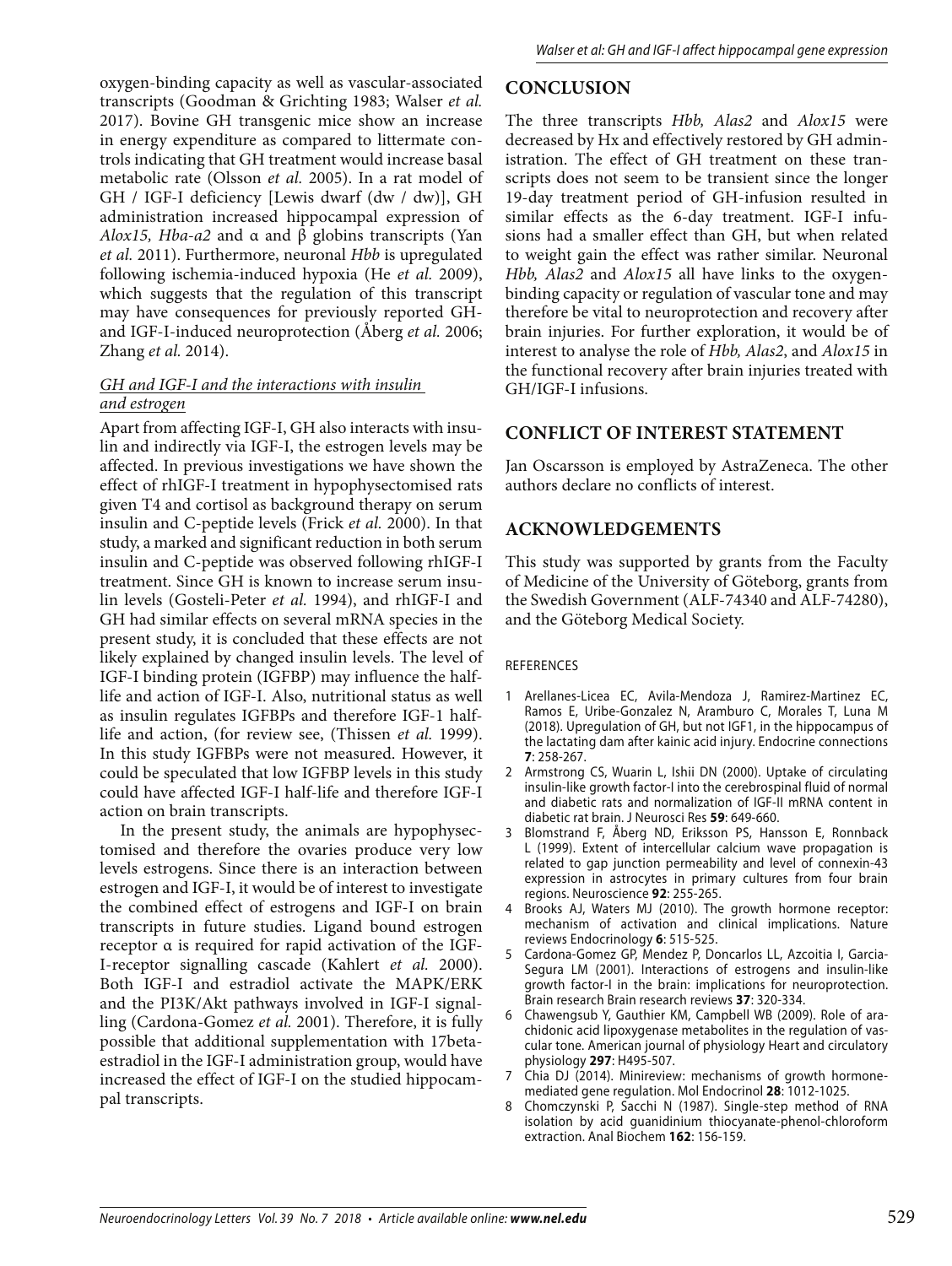- 9 D'ercole AJ, Ye P, Calikoglu AS, Gutierrez-Ospina G (1996). The role of the insulin-like growth factors in the central nervous system. Mol Neurobiol **13**: 227-255.
- 10 De Geyter D, De Smedt A, Stoop W, De Keyser J, Kooijman R (2016). Central IGF-I Receptors in the Brain are Instrumental to Neuroprotection by Systemically Injected IGF-I in a Rat Model for Ischemic Stroke. CNS Neurosci Ther. **22**(7): 611-616.
- 11 Fleige S, Pfaffl MW (2006). RNA integrity and the effect on the real-time qRT-PCR performance. Molecular Aspects of Medicine **27**: 126-139.
- 12 Folli F, Ghidella S, Bonfanti L, Kahn CR, Merighi A (1996). The early intracellular signaling pathway for the insulin/insulin-like growth factor receptor family in the mammalian central nervous system. Mol Neurobiol **13**: 155-183.
- 13 Frick F, Oscarsson J, Vikman-Adolfsson K, Ottosson M, Yoshida N, Eden S (2000). Different effects of IGF-I on insulin-stimulated glucose uptake in adipose tissue and skeletal muscle. Am J Physiol Endocrinol Metab **278**: E729-737.
- 14 Goodman HM, Grichting G (1983). Growth hormone and lipolysis: a reevaluation. Endocrinology **113**: 1697-1702.
- 15 Gosteli-Peter MA, Winterhalter KH, Schmid C, Froesch ER, Zapf J (1994). Expression and regulation of insulin-like growth factor-I (IGF-I) and IGF-binding protein messenger ribonucleic acid levels in tissues of hypophysectomized rats infused with IGF-I and growth hormone. Endocrinology **135**: 2558-2567.
- 16 Guan J, Bennet L, Gluckman PD, Gunn AJ (2003). Insulin-like growth factor-1 and post-ischemic brain injury. Prog Neurobiol **70**: 443-462.
- 17 Guan J, Miller OT, Waugh KM, Mccarthy DC, Gluckman PD (2001). Insulin-like growth factor-1 improves somatosensory function and reduces the extent of cortical infarction and ongoing neuronal loss after hypoxia-ischemia in rats. Neuroscience **105**: 299-306.
- 18 He Y, Hua Y, Liu W, Hu H, Keep RF, Xi G (2009). Effects of cerebral ischemia on neuronal hemoglobin. J Cereb Blood Flow Metab **29**: 596-605.
- 19 Jung JE, Karatas H, Liu Y, Yalcin A, Montaner J, Lo EH, Van Leyen K (2015). STAT-dependent upregulation of 12/15-lipoxygenase contributes to neuronal injury after stroke. J Cereb Blood Flow Metab **35**: 2043-2051.
- 20 Kahlert S, Nuedling S, Van Eickels M, Vetter H, Meyer R, Grohe C (2000). Estrogen receptor alpha rapidly activates the IGF-1 receptor pathway. J Biol Chem **275**: 18447-18453.
- 21 Kooijman R, Sarre S, Michotte Y, De Keyser J (2009). Insulin-like growth factor I: a potential neuroprotective compound for the treatment of acute ischemic stroke? Stroke **40**: e83-88.
- 22 Le Greves M, Steensland P, Le Greves P, Nyberg F (2002). Growth hormone induces age-dependent alteration in the expression of hippocampal growth hormone receptor and N-methyl-Daspartate receptor subunits gene transcripts in male rats. Proc Natl Acad Sci U S A **99**: 7119-7123.
- 23 Le Greves M, Zhou Q, Berg M, Le Greves P, Fholenhag K, Meyerson B, Nyberg F (2006). Growth hormone replacement in hypophysectomized rats affects spatial performance and hippocampal levels of NMDA receptor subunit and PSD-95 gene transcript levels. Exp Brain Res **173**: 267-273.
- 24 Lopez-Fernandez J, Sanchez-Franco F, Velasco B, Tolon RM, Pazos F, Cacicedo L (1996). Growth hormone induces somatostatin and insulin-like growth factor I gene expression in the cerebral hemispheres of aging rats. Endocrinology **137**: 4384-4391.
- 25 Mathews LS, Norstedt G, Palmiter RD (1986). Regulation of insulin-like growth factor I gene expression by growth hormone. Proc Natl Acad Sci U S A **83**: 9343-9347.
- 26 Nishijima T, Piriz J, Duflot S, Fernandez AM, Gaitan G, Gomez-Pinedo U, Verdugo JMG, Leroy F, et al. (2010). Neuronal Activity Drives Localized Blood-Brain-Barrier Transport of Serum Insulinlike Growth Factor-I into the CNS. Neuron **67**: 834-846.
- 27 Ohlsson C, Mohan S, Sjogren K, Tivesten A, Isgaard J, Isaksson O, Jansson JO, Svensson J (2009). The role of liver-derived insulinlike growth factor-I. Endocr Rev **30**: 494-535.
- 28 Olsson B, Bohlooly YM, Fitzgerald SM, Frick F, Ljungberg A, Ahren B, Tornell J, Bergstrom G, et al. (2005). Bovine growth hormone transgenic mice are resistant to diet-induced obesity but develop hyperphagia, dyslipidemia, and diabetes on a high-fat diet. Endocrinology **146**: 920-930.
- 29 Ong LK, Chow WZ, Tebay C, Kluge M, Pietrogrande G, Zalewska K, Crock P, Åberg ND, et al. (2018). Growth Hormone Improves Cognitive Function After Experimental Stroke. Stroke **49**: 1257-1266.
- 30 Palacios-Pelaez R, Lukiw WJ, Bazan NG (2010). Omega-3 essential fatty acids modulate initiation and progression of neurodegenerative disease. Mol Neurobiol **41**: 367-374.
- 31 Pan W, Yu Y, Cain CM, Nyberg F, Couraud PO, Kastin AJ (2005). Permeation of growth hormone across the blood-brain barrier. Endocrinology **146**: 4898-4904.
- 32 Pekny M, Leveen P, Pekna M, Eliasson C, Berthold CH, Westermark B, Betsholtz C (1995). Mice lacking glial fibrillary acidic protein display astrocytes devoid of intermediate filaments but develop and reproduce normally. EMBO J **14**: 1590-1598.
- 33 Quik EH (2012). The somatotropic axis: Effects on brain and cognitive functions. Utrecht University Repository. Utrecht University, Utrecht University.
- 34 Rivero F, Goya L, Pascual-Leone AM (1994). Comparison of extraction methods for insulin-like growth factor-binding proteins prior to measurement of insulin-like growth factor-I in undernourished neonatal and adult rat serum. J Endocrinol **140**: 257-263.
- 35 Roelfsema V, Clark RG (2001). The growth hormone and insulinlike growth factor axis: its manipulation for the benefit of growth disorders in renal failure. J Am Soc Nephrol **12**: 1297-1306.
- 36 Sadlon TJ, Dell'oso T, Surinya KH, May BK (1999). Regulation of erythroid 5-aminolevulinate synthase expression during erythropoiesis. The international journal of biochemistry & cell biology **31**: 1153-1167.
- 37 Schelshorn DW, Schneider A, Kuschinsky W, Weber D, Krüger C, Dittgen T, Bürgers HF, Sabouri F, et al. (2009). Expression of hemoglobin in rodent neurons. Journal of Cerebral Blood Flow and Metabolism **29**: 585-595.
- 38 Schneider-Rivas S, Rivas-Arancibia S, Vazquez-Pereyra F, Vazquez-Sandoval R, Borgonio-Perez G (1995). Modulation of long-term memory and extinction responses induced by growth hormone (GH) and growth hormone releasing hormone (GHRH) in rats. Life Sci **56**: PL433-441.
- 39 Shalini SM, Ho CF, Ng YK, Tong JX, Ong ES, Herr DR, Dawe GS, Ong WY (2018). Distribution of Alox15 in the Rat Brain and Its Role in Prefrontal Cortical Resolvin D1 Formation and Spatial Working Memory. Mol Neurobiol **55**: 1537-1550.
- 40 Sonntag WE, Ramsey M, Carter CS (2005). Growth hormone and insulin-like growth factor-1 (IGF-1) and their influence on cognitive aging. Ageing research reviews **4**: 195-212.
- 41 Thissen JP, Underwood LE, Ketelslegers JM (1999). Regulation of insulin-like growth factor-I in starvation and injury. Nutrition reviews **57**: 167-176.
- 42 Thunell S (2006). (Far) Outside the box: genomic approach to acute porphyria. Physiological research / Academia Scientiarum Bohemoslovaca **55 Suppl 2**: S43-66.
- 43 Trejo JL, Piriz J, Llorens-Martin MV, Fernandez AM, Bolos M, Leroith D, Nunez A, Torres-Aleman I (2007). Central actions of liver-derived insulin-like growth factor I underlying its procognitive effects. Molecular psychiatry **12**: 1118-1128.
- 44 Walser M, Schioler L, Oscarsson J, Aberg MA, Svensson J, Åberg ND, Isgaard J (2014). Different modes of GH administration influence gene expression in the male rat brain. J Endocrinol **222**: 181-190.
- 45 Walser M, Schioler L, Oscarsson J, Aberg MA, Wickelgren R, Svensson J, Isgaard J, Åberg ND (2017). Mode of GH administration and gene expression in the female rat brain. J Endocrinol **233**: 187-196.
- 46 Viacava P, Gasperi M, Acerbi G, Manetti L, Cecconi E, Bonadio AG, Naccarato AG, Acerbi F, et al. (2003). Microvascular density and vascular endothelial growth factor expression in normal pituitary tissue and pituitary adenomas. Journal of endocrinological investigation **26**: 23-28.
- 47 Wittwer J, Hersberger M (2007). The two faces of the 15-lipoxygenase in atherosclerosis. Prostaglandins, leukotrienes, and essential fatty acids **77**: 67-77.
- 48 Yan H, Mitschelen M, Bixler GV, Brucklacher RM, Farley JA, Han S, Freeman WM, Sonntag WE (2011). Circulating insulin-like growth factor (IGF)-1 regulates hippocampal IGF-1 levels and brain gene expression during adolescence. J Endocrinol. **211**: 27-37.